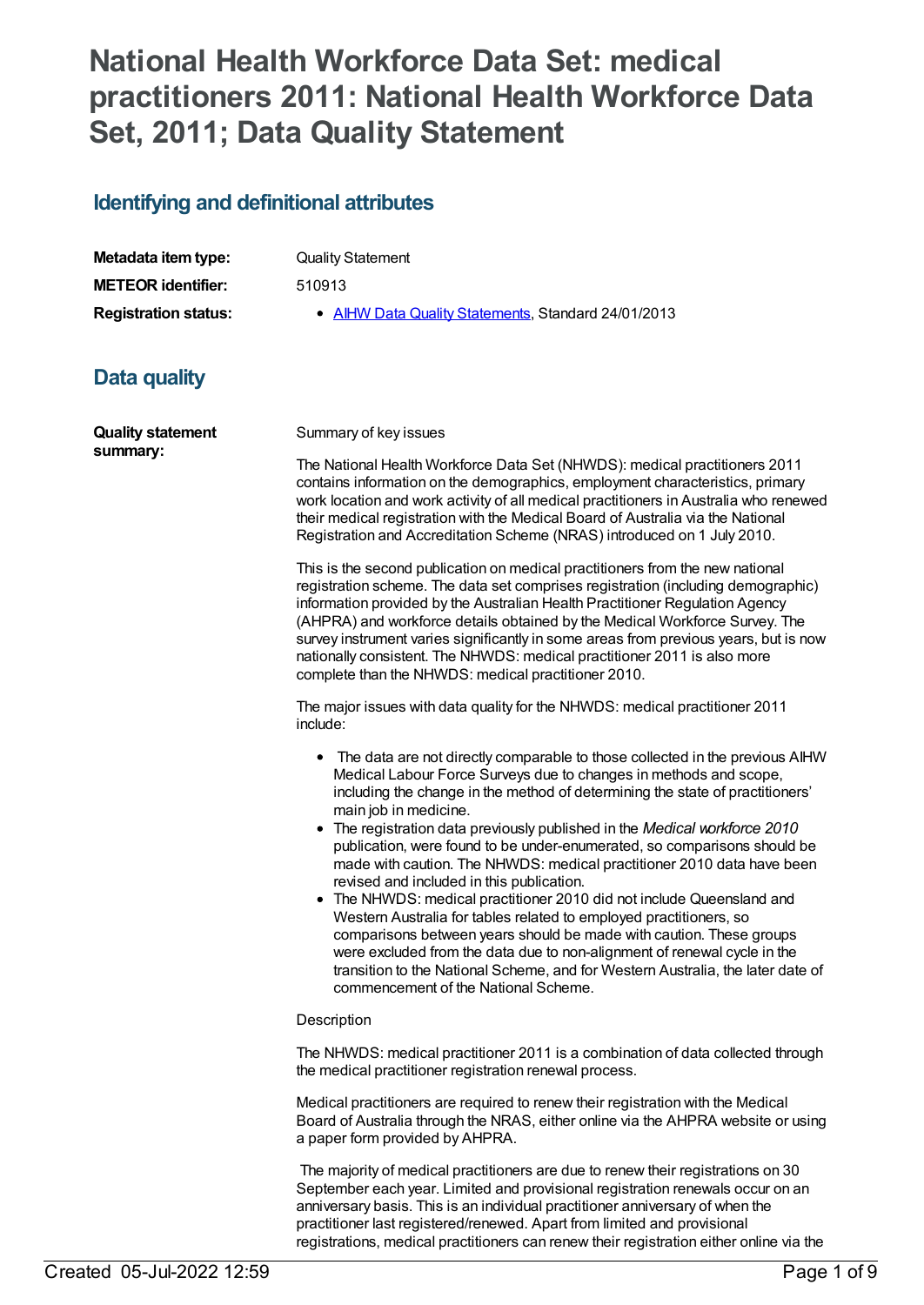AHPRA website or by using a paper form provided by the AHPRA. For initial registration, medical practitioners must use a paper form and provide supplementary supporting documentation. Limited and provisional registration renewals are done using paper forms. This information is referred to as 'registration data'. Data collected include demographic information such as age, sex, country of birth; and details of health qualification(s) and registration status (see <http://www.medicalboard.gov.au/Registration/Types.aspx>, select link to *Registration type* then *Registration form*).

When medical practitioners renew their registration online they are also asked to complete an online version of the Medical Workforce Survey questionnaire. The questionnaire collects information on the employment characteristics, work locations and work activity of medical practitioners (see <http://www.aihw.gov.au/workforce-publications/> (select link to Medical *workforce 2011*)). AHPRA stores both the online registration data and the survey information in separate databases. They then send these two data sets to AIHW, where they are merged into a de-identified national data set.

When medical practitioners renew their registration on a paper form they are also asked to complete a paper version of the Medical Workforce Survey questionnaire. The paper registration and survey forms are sent back to AHPRA, where the paper registration forms are scanned and merged with the data obtained from the online process. AHPRA sends the paper survey forms to Health Workforce Australia (HWA) to be scanned into a data set. HWA then sends this data set to AIHW for merging with the online survey forms and registration data, cleansing and adjustment for non-response to form a nationally consistent data set. The final data set is then known as the National Health Workforce Data Set: medical practitioners, containing information sourced from registration data and workforce survey data.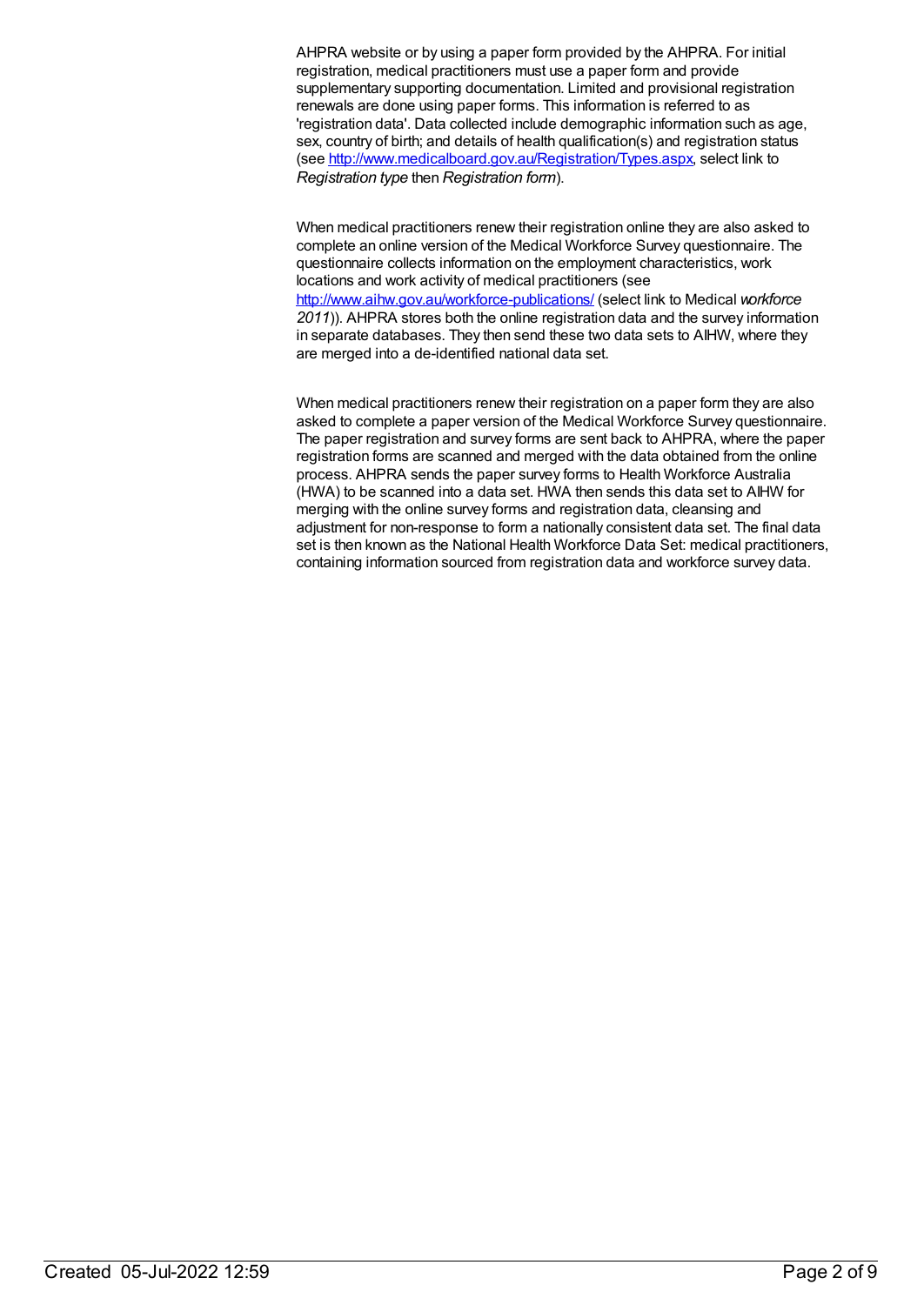#### **Institutional environment:** The Australian Institute of Health and Welfare (AIHW) is a major national agency set up by the AustralianGovernment under the *Australian Institute of Health and Welfare Act 1987* to provide reliable, regular and relevant information and statistics on Australia's health and welfare. It is an independent statutory authority established in 1987, governed by a management Board, and accountable to the Australian Parliament through the Health and Ageing portfolio.

The AIHW aims to improve the health and wellbeing of Australians through better health and welfare information and statistics. It collects and reports information on a wide range of topics and issues, ranging from health and welfare expenditure, hospitals, disease and injury, and mental health, to ageing, homelessness, disability and child protection.

The Institute also plays a role in developing and maintaining national metadata standards. This work contributes to improving the quality and consistency of national health and welfare statistics. The Institute works closely with governments and non-government organisations to achieve greater adherence to these standards in administrative data collections to promote national consistency and comparability of data and reporting.

One of the main functions of the AIHW is to work with the states and territories to improve the quality of administrative data and, where possible, to compile national datasets based on data from each jurisdiction, to analyse these data sets and disseminate information and statistics.

The *Australian Institute of Health and Welfare Act 1987*, in conjunction with compliance to the Privacy Act 1988 (Cth), ensures that the data collections managed by the AIHW are kept securely and under the strictest conditions with respect to privacy and confidentiality. For further information see the AIHW website <http://www.aihw.gov.au>.

The AIHW receives registration (including demographic) information on medical practitioners via the mandatory national registration process administered by AHPRA and the voluntary Medical Workforce Survey data collected at the time of registration renewal. The registration and workforce survey data are combined, cleansed and adjusted for non-response to form a national data set known as NHWDS: medical practitioners. AIHW is the data custodian of the NHWDS: medical practitioners.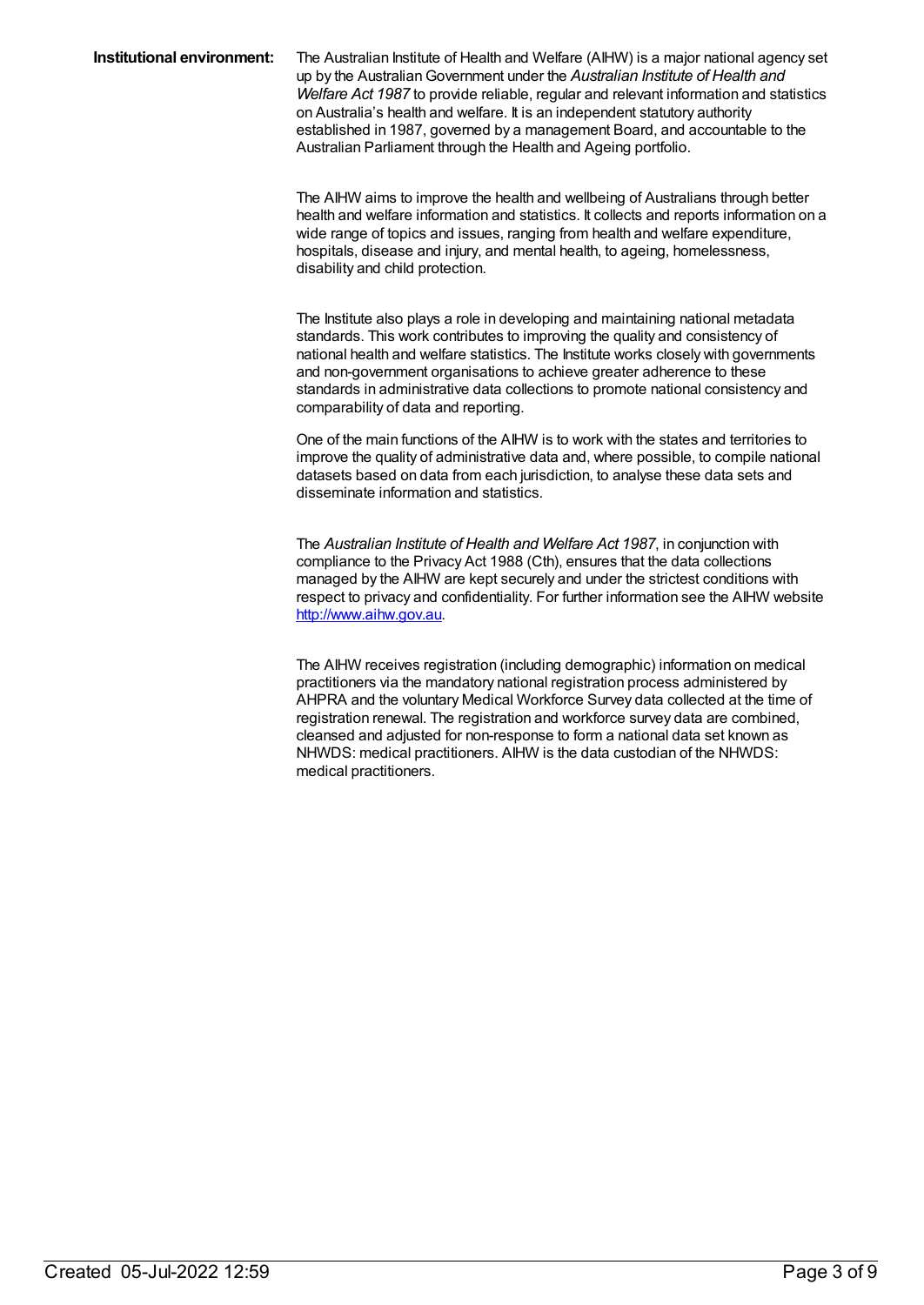| <b>Timeliness:</b>    | The NHWDS: medical practitioners is produced annually from the national<br>registration renewal process, conducted from early August to 30 September each<br>year.                                                                                                                                                                                                                                                                                                                                                                                                                                                                                                                                                                                                                                                                                                                                                                                                                                                                                                                                               |
|-----------------------|------------------------------------------------------------------------------------------------------------------------------------------------------------------------------------------------------------------------------------------------------------------------------------------------------------------------------------------------------------------------------------------------------------------------------------------------------------------------------------------------------------------------------------------------------------------------------------------------------------------------------------------------------------------------------------------------------------------------------------------------------------------------------------------------------------------------------------------------------------------------------------------------------------------------------------------------------------------------------------------------------------------------------------------------------------------------------------------------------------------|
|                       | The Medical Workforce Survey will also be collected between 1 July and 30<br>September, as it is administered as part of the registration renewal process. The<br>exceptions to this timetable are in relation to limited and provisional registrations,<br>where the registrant is renewed on the anniversary of their commencement. Limited<br>and provisional registrations renewals are given paper forms only. These<br>responses are included with the regular survey respondents.                                                                                                                                                                                                                                                                                                                                                                                                                                                                                                                                                                                                                         |
|                       | Due to significant delays with release of data from the new national registration<br>system, complete and final data were provided to AIHW much later than originally<br>scheduled. Initial data provided needed joint reviews by AHPRA, AIHW and HWA<br>to manage the range of considerations and data quality issues described in the<br>Medical workforce 2011 publication. This review process improved data quality,<br>data definitions, metadata and data cleansing. The process also led to<br>improvements in AHPRA's extracting scripts to provide consistency in data<br>exchange specifications. This process delayed the supply of data but improved the<br>overall quality. AIHW expected to receive both the registration and workforce<br>survey data simultaneously at the end of December 2011. Due to the factors above,<br>the AIHW received complete useable registration and workforce survey data from<br>AHPRA in October 2012. AHPRA have indicated that future data provision is<br>anticipated to be timely and provided six weeks from the close of registration on 30<br>September. |
|                       | Delays in processing and reporting on the earlier NHWDS: medical practitioners<br>2010 and NHWDS: nurses and midwives 2011 also contributed to AlHW delays in<br>reporting the 2011 data and releasing the Medical workforce 2011 report.                                                                                                                                                                                                                                                                                                                                                                                                                                                                                                                                                                                                                                                                                                                                                                                                                                                                        |
| <b>Accessibility:</b> | Results from the NHWDS: medical practitioners 2011 are published in the Medical<br>workforce 2011 report. The report, workforce survey questionnaire, user guide to<br>the data set and additional detailed tables are available on the AIHW website at<br>http://www.aihw.gov.au/workforce-publications/ (select link to Medical workforce<br>$2011$ ).                                                                                                                                                                                                                                                                                                                                                                                                                                                                                                                                                                                                                                                                                                                                                         |
|                       | Users can request data not available online or in reports via the Communications,<br>Media and Marketing Unit on (02) 6244 1032 or via email to info@aihw.gov.au.<br>Requests that take longer than half an hour to compile are charged for on a cost-<br>recovery basis. Access to the master unit record file may be requested through the<br>AIHW Ethics Committee.                                                                                                                                                                                                                                                                                                                                                                                                                                                                                                                                                                                                                                                                                                                                           |
| Interpretability:     | Information to aid in the interpretation of the NHWDS: medical practitioners 2011<br>may be found in Appendix A of the Medical Workforce 2011 report. The report is<br>based on this data set. See 'Accessibility' for details.                                                                                                                                                                                                                                                                                                                                                                                                                                                                                                                                                                                                                                                                                                                                                                                                                                                                                  |
| <b>Relevance:</b>     | Scope and coverage                                                                                                                                                                                                                                                                                                                                                                                                                                                                                                                                                                                                                                                                                                                                                                                                                                                                                                                                                                                                                                                                                               |
|                       | The NHWDS: medical practitioners 2011 contains registration details of all<br>registered medical practitioners in Australia at 30 September 2011.                                                                                                                                                                                                                                                                                                                                                                                                                                                                                                                                                                                                                                                                                                                                                                                                                                                                                                                                                                |
|                       | edical practitioners are required by law to be registered with the Medical Board of<br>Australia and must complete the formal registration renewal form(s) to practise in<br>Australia. This is the compulsory component of the renewal process.                                                                                                                                                                                                                                                                                                                                                                                                                                                                                                                                                                                                                                                                                                                                                                                                                                                                 |
|                       | The Medical Workforce Survey is voluntary and only practitioners who are on the<br>register at the time of the survey and required to renew their registration receive a<br>questionnaire for completion. New registrants registering outside the registration<br>renewal period will not receive a survey form. These practitioners will receive a<br>survey form when they renew their registration the following year, during the<br>registration renewal period.                                                                                                                                                                                                                                                                                                                                                                                                                                                                                                                                                                                                                                             |
| <b>Accuracy:</b>      | Response rates and mode                                                                                                                                                                                                                                                                                                                                                                                                                                                                                                                                                                                                                                                                                                                                                                                                                                                                                                                                                                                                                                                                                          |
|                       | The NHWDS: medical practitioners 2011 contains registration details of all<br>registered medical practitioners in Australia at 30 September 2011.                                                                                                                                                                                                                                                                                                                                                                                                                                                                                                                                                                                                                                                                                                                                                                                                                                                                                                                                                                |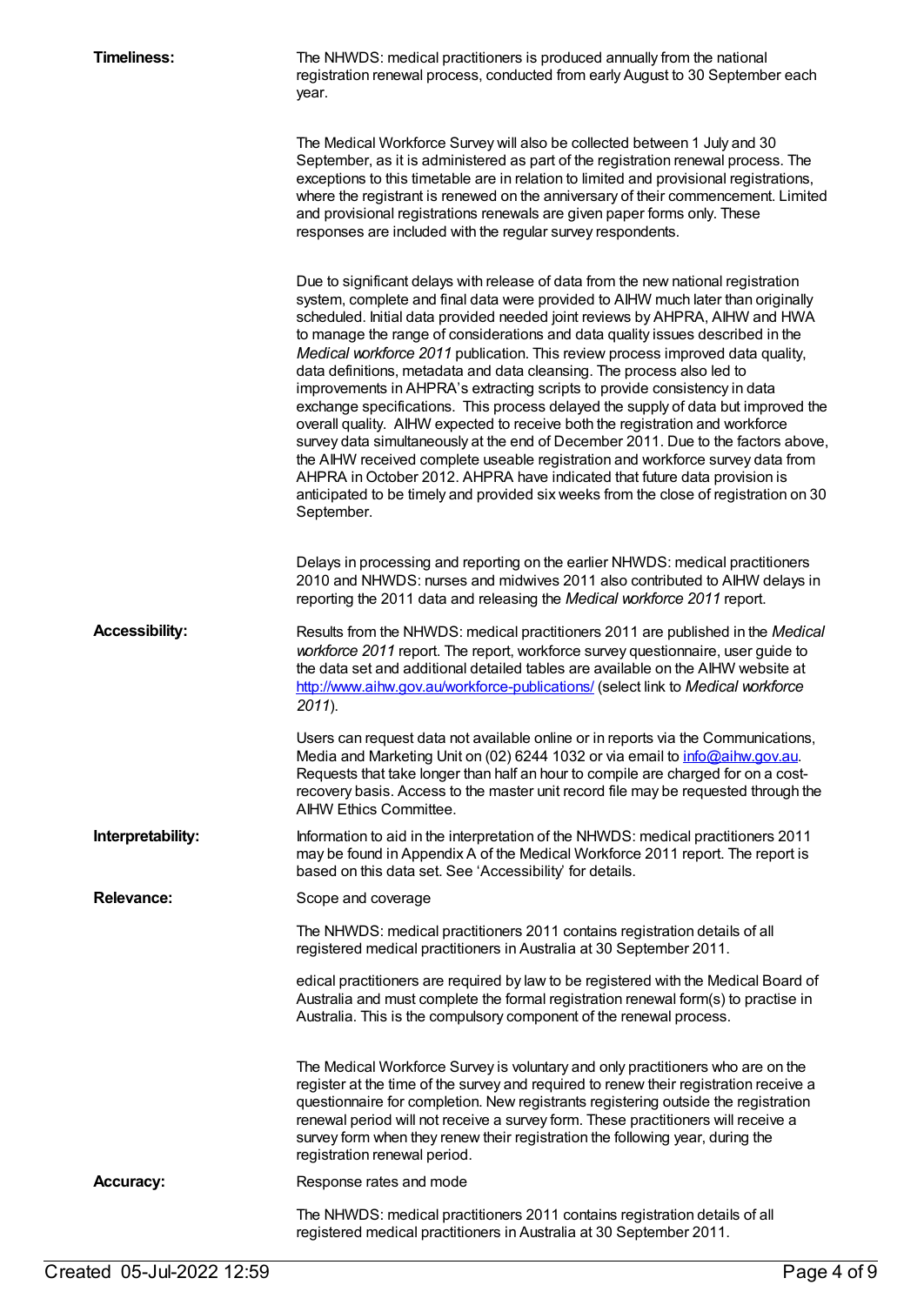The data set also contains workforce information for registered medical practitioners who completed the Medical Workforce Survey. The overall response rate to the 2011 survey was 85.3%. That is, the number of responses to the survey represented 85.3% of registered medical practitioners. Of these responses, 84.7% completed the survey online and 15.3% used the paper form.

Response rates for 2011 are not directly comparable with prior years because the previous jurisdiction-based data collection used to collect information on the workforce characteristics of medical practitioners was replaced with a single data collection as part of the national registration scheme introduced on 1 July 2010.

#### Registration data from the NRAS

Some data items collected as part of the previous AIHW Medical Labour Force Survey, such as date of birth, sex and specialty of practice, are now data items collected as part of the registration and renewal process. However, the data for some of these items are incomplete due to the data being migrated from previous jurisdictional registration systems.

There were a number of data items which had higher rates of incomplete responses. This included date of birth, sex and state and territory of principal practice, which are items used in the survey estimation process. Missing values of date of birth and sex were imputed. Many medical practitioners who reside overseas could not be identified by the registration process. They have been included with practitioners whose state or territory of principal practice could not be determined. Therefore, the missing values cannot be imputed, and thus affected the weighting method. Some data items had unexpected categories, for example registration type of 'General (Teaching and Assessing)'.

The NRAS allows a medical practitioner to record more than one specialty, with up to seven specialties recorded in 2011. However, the National Law does not require or enable practitioners to identify their primary speciality. The non-identification of a specialist's main sub-specialty of practice also means headcounts are not possible. To address this issue, AIHW, in cooperation with HWA, have allocated a primary specialty based on the recorded set of primary specialties held by each medical practitioner.

Some data items such as citizenship and residency status contain only migrated data and because they are not required for registration purposes may not be updated.

For a large number of practitioners, country of birth and country of initial qualification data had responses that could not be mapped to the Standard Australian Classification of Countries (SACC). These records were coded to not stated or inadequately described.

A small number of invalid values and formats for date of birth and year of initial qualification appeared in the registration data collected by the NRAS. For example, system dates such as 1 January 1900.

Workforce Survey 2011 sample

All registered medical practitioners are provided a form upon renewal of their registration each year. Some initial registrants may not receive a survey if they are not required to renew within the target period.

Workforce Survey 2011 design

In 2011, the online survey questionnaire did not include electronic sequencing of questions to automatically guide the respondent to the next appropriate question based on previous responses. This resulted in a number of inconsistent responses. For instance, respondents not correctly following the sequencing instructions for the employment questions may be assigned to an incorrect workforce status or not assigned a status due to incomplete data.

The order of the response categories for the 'Reason not working in medicine in Australia' question appears to be an issue. The question has 'Retired from regular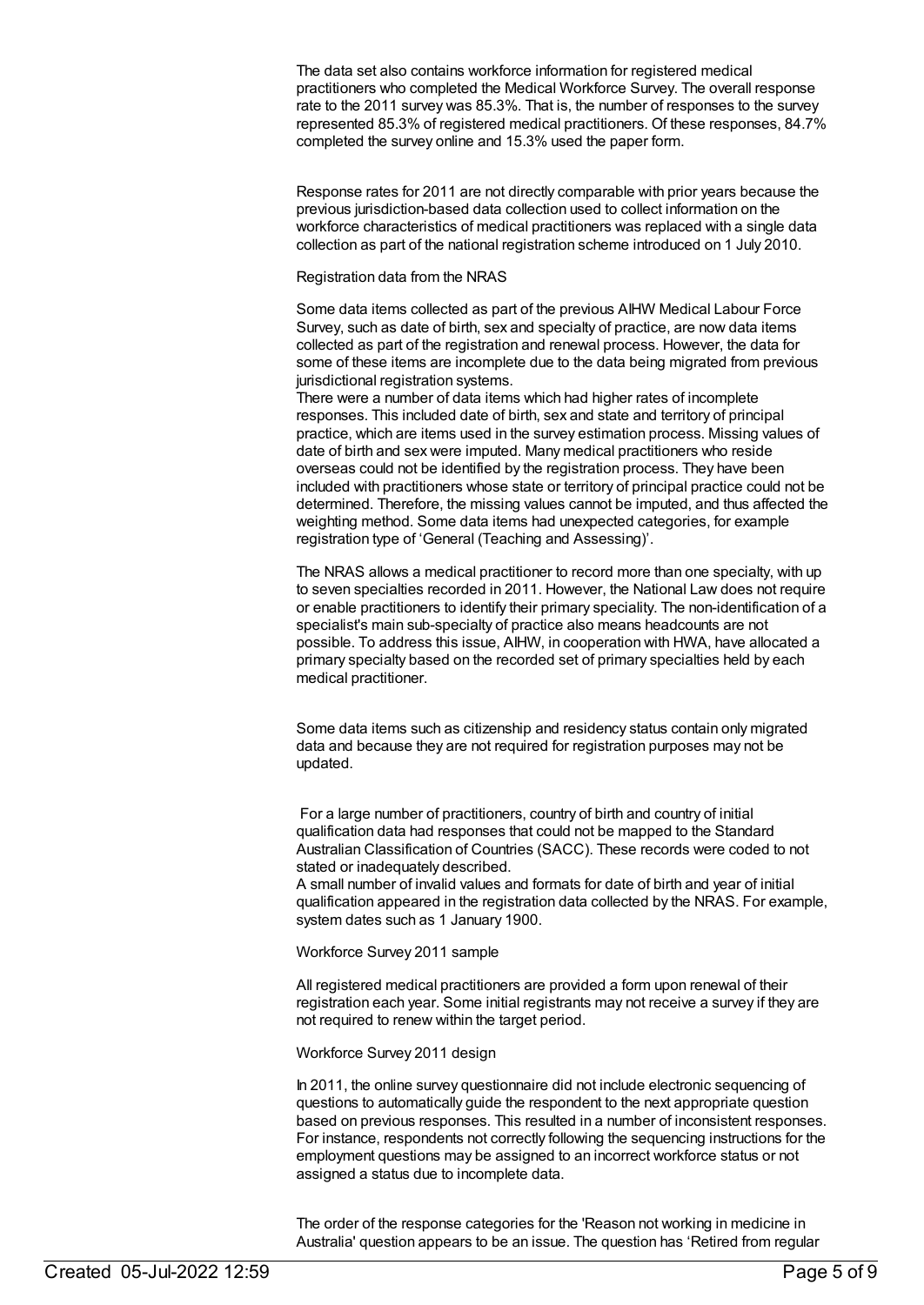work' after 'Not working in paid employment at all' which may not be logical as practitioners may be retired but still work irregularly (for example, as an occasional locum). On this basis, the category 'Retired from regular work' should appear before 'Not working in paid employment at all'. The issue with the order in the 2011 survey questionnaire is that it may lead to an undercount of those retired from regular work and an over-representation of those not working in paid employment.

Variation between the online and paper surveys has provided additional data quality issues for a number of questions. For example, the State of main job included the category 'Other territories' on the paper form while the same response category in the online form was labelled 'Other'. The data showed a large number in the 'Other' category captured in the online method, which was not similarly found in the paper responses. In addition, state/territory of principal practice and residence data items do not include the category 'Other territories' or 'Other'.

In 2011, the online Medical Workforce Survey did not ask practitioners to answer whether or not they are a temporary resident, but only to enter their visa category number if they self-identify as a temporary resident. However, the paper form asks practitioners to check 'Yes' or 'No' to the temporary resident question and, depending on the response, either answer or skip the visa category question. The temporary resident status data item is incomplete.

Inconsistencies between workforce survey and registration data

There were a number of inconsistencies between the data sourced from the NRAS and the workforce survey data.

There were many records where the response to the survey question regarding temporary residency visa was inconsistent with migrated registration data from state and territory medical boards/councils for citizenship and residency status (which themselves were occasionally inconsistent).

In the survey, a number of medical practitioners self-reported the principal area in their main job to be specialist but had no accredited specialty in their registration details or were accredited as general practitioners only. Under the National Law, specialist registration is available to medical practitioners who have been assessed by an Australian Medical Council accredited specialist college as being eligible for fellowship. Fellowship is not a pre-requisite for specialist registration. The Ministerial Council has approved a list of specialties, fields of specialty practice and specialist titles.

Location of principal practice recorded in the registration data was different from the corresponding details of their main job self-reported by practitioners in the survey. Given that 16.9% more medical practitioners have the Northern Territory as their state of main job in the week before the survey than have it as their principal practice location on the AHPRA database, this probably reflects temporary movement.

The decision was therefore taken to use a derived location based firstly on main job information, then on principal practice location if the main job location was missing, and subsequently on residential address if the principal practice location was also missing. This derived state is used in all tables except where otherwise stated.

Structure and format of data items

Due to unstructured data entry formats, a number of items in the NHWDS: medical practitioners 2011 which required a numeric value contained text string responses. Where possible, these were recoded to the appropriate numeric value, but this was not possible in all instances. For example, for a number of records, Postcode of principal practice contained values other than valid post codes, such as text strings, overseas postal identifiers. Conversely, suburb of main job information contained invalid suburb names, 4-digit codes resembling postcodes and even complete street addresses. These issues are complicated where people reported inconsistent combinations of working in particular Australian states, postcodes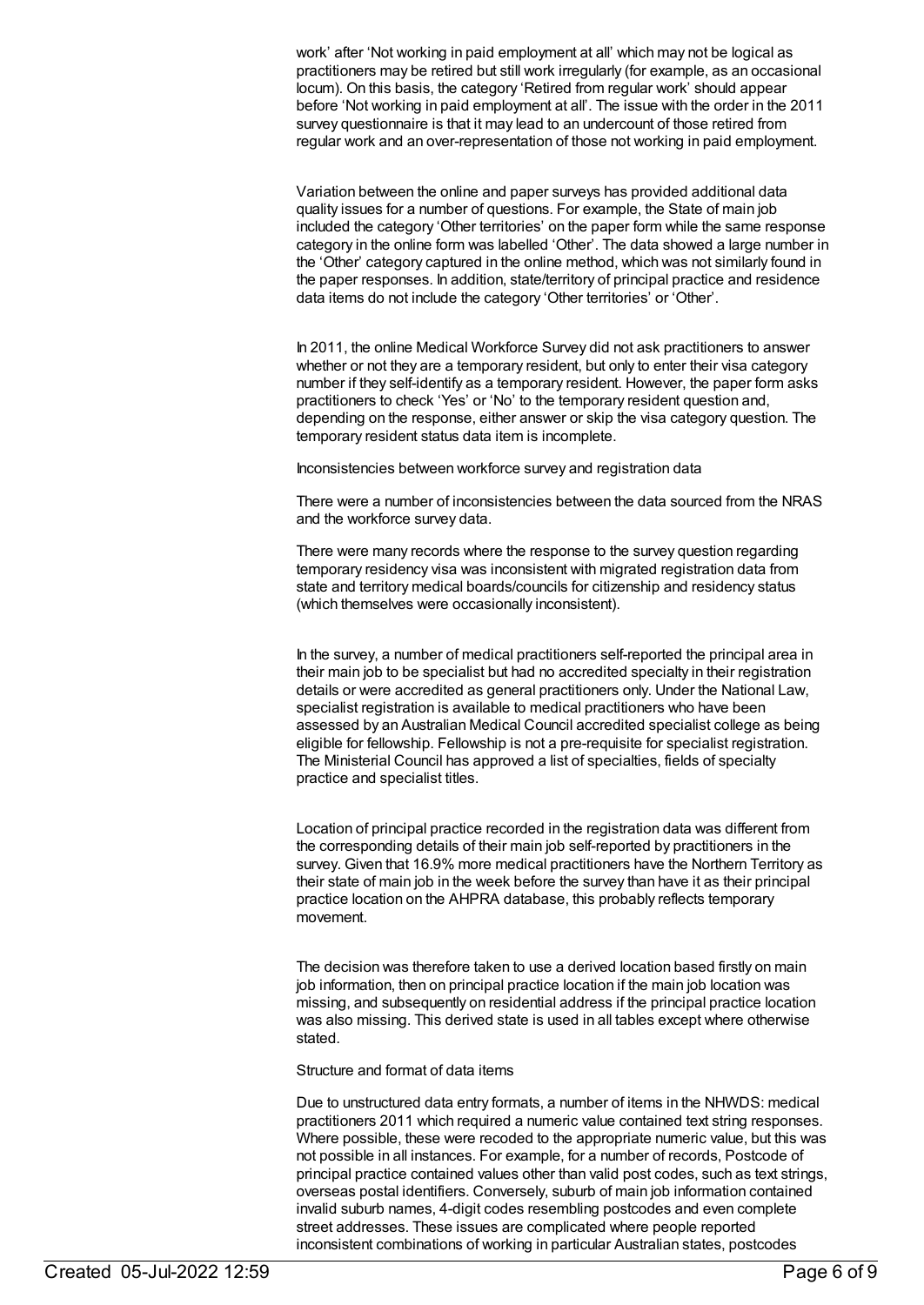|                   | similar to Australian postcodes, and suburbs that were clearly not in Australia-for<br>example, in Auckland, New Zealand. Where state and postcode information did not<br>agree, the suburb was used to look up a postcode and this was used to decide<br>which of the two were more likely to be correct. Overseas locations had their<br>postcode manually set to 9998 for statistical purposes.                                                                                                                                                                                                                                                                                       |
|-------------------|------------------------------------------------------------------------------------------------------------------------------------------------------------------------------------------------------------------------------------------------------------------------------------------------------------------------------------------------------------------------------------------------------------------------------------------------------------------------------------------------------------------------------------------------------------------------------------------------------------------------------------------------------------------------------------------|
| <b>Coherence:</b> | Workforce Survey 2011-coherence with previous data                                                                                                                                                                                                                                                                                                                                                                                                                                                                                                                                                                                                                                       |
|                   | AIHW published Medical workforce 2010 on 28 March 2012, which was the first<br>release of data derived from the new NRAS.                                                                                                                                                                                                                                                                                                                                                                                                                                                                                                                                                                |
|                   | At this time, it was known and reported that there were issues with the 2010 survey<br>data, especially the lack of data from Queensland and Western Australia.<br>Queensland and Western Australia were subsequently removed from the workforce<br>tables in the 2010 publication, thus comparisons with the 2011 data should be<br>undertaken with caution.                                                                                                                                                                                                                                                                                                                            |
|                   | Once the 2011 medical data were supplied, it became apparent that there were<br>large differences between the 2010 and 2011 numbers of registered medical<br>practitioners. When further investigated, this was found to be caused by differences<br>in the way these data were stored and extracted from the AHPRA databases. As a<br>result, the medical data were re-extracted and supplied in October 2012 for both<br>2010 and 2011 using the same methods.                                                                                                                                                                                                                         |
|                   | This revealed an undercount in the originally published 2010 registration data,<br>which was difficult to detect because the 2010 data appeared coherent with<br>previously reported figures, particularly 2009 figures, from the AIHW Labour Force<br>Surveys.                                                                                                                                                                                                                                                                                                                                                                                                                          |
|                   | Due to the above issues, this publication makes only minimal comparisons<br>between the 2010 and 2011 data.                                                                                                                                                                                                                                                                                                                                                                                                                                                                                                                                                                              |
|                   | Medical labour force data published by the AIHW before the establishment of the<br>NRAS was the result of collated jurisdiction-level occupation-specific surveys. The<br>current survey, Medical Workforce Survey 2010 and 2011 collect similar data<br>items; however, the survey methodology has changed, as has the method of<br>obtaining benchmark data on which the numbers of total registrations are based.<br>With the establishment of AHPRA there is one source of benchmark data instead<br>of eight and there is less chance of inconsistency between jurisdictions and years<br>in the scope of benchmark data.                                                           |
|                   | The scope and coverage of the Medical Workforce Survey 2011 is also different to<br>that of the previous surveys because in some jurisdictions not all types of registered<br>medical practitioners were sent a survey form.                                                                                                                                                                                                                                                                                                                                                                                                                                                             |
|                   | Date of birth, country of initial qualification, specialty of practice and sex are some<br>data items previously collected by the AIHW Medical Labour Force Survey, but now<br>collected by the NRAS. However, data for some of these items are either<br>incomplete or inaccurate (see 'Accuracy').<br>Speciality of practice, in 2011, was extracted at the time of registration renewal by<br>the NRAS from their database of legally recognised specialties. Before 2010, main<br>specialty of practice information was self-reported from a set of statistical<br>categories by registered medical practitioners in the AIHW Medical Labour Force<br>Survey.                        |
|                   | owever, the NRAS does not identify main specialty. There have also been<br>significant changes in the classification of categories of specialty of practice used<br>in the NHWDS: medical practitioners 2011 compared with that used in the previous<br>AIHW Medical Labour Force Survey reports. There are 23 valid legally defined<br>specialties in the NHWDS: medical practitioners 2011 (for example, physician,<br>surgery), while there were over 50 detailed specialties published in the previous<br>AIHW Medical Labour Force Survey reports. Thus, comparison of 2011 specialty<br>data with results from AIHW Medical Labour Force Survey should be treated with<br>caution. |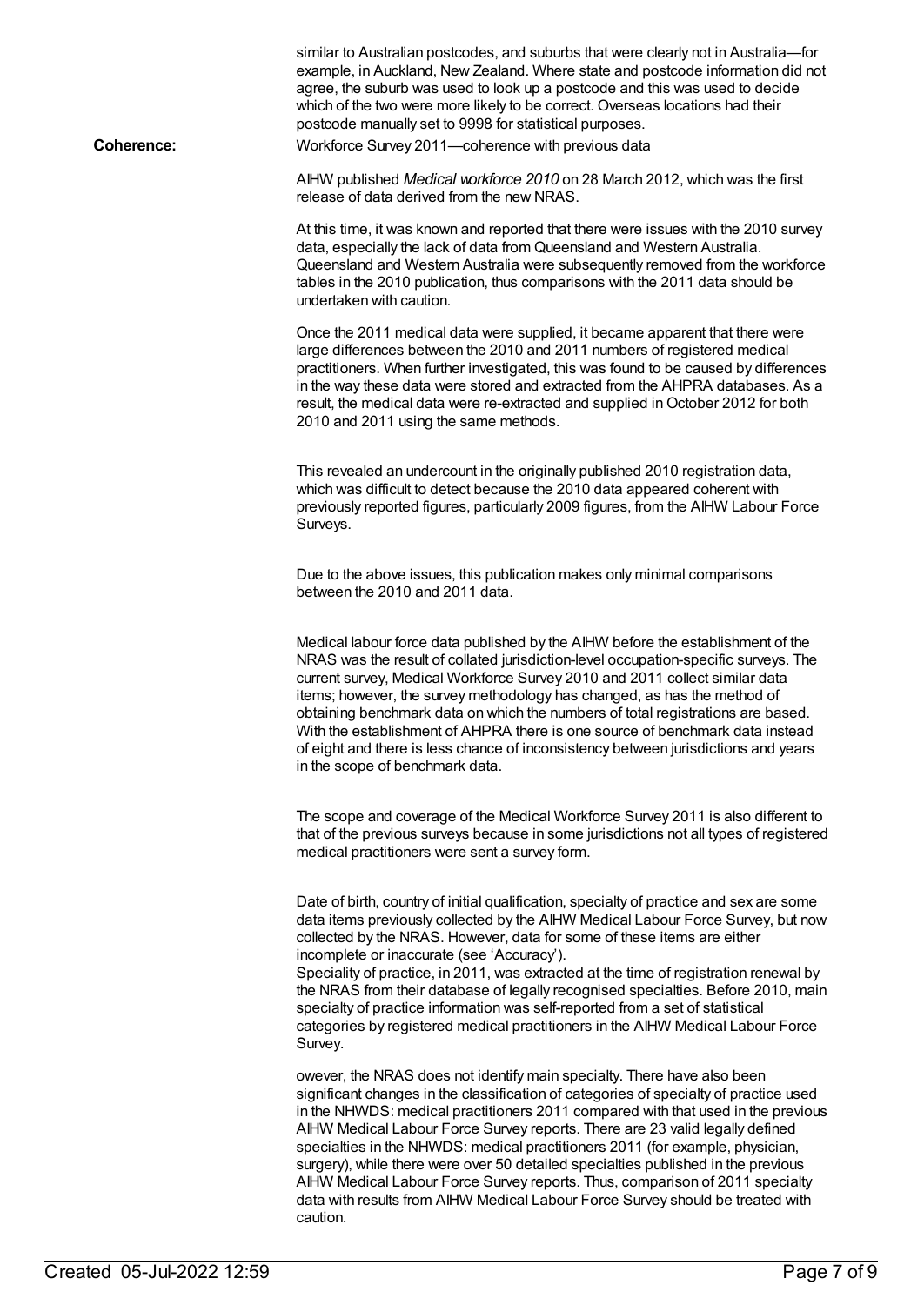Each medical practitioner may have more than one specialty. The data collected by the NRAS do not identify the primary specialty and therefore a headcount of specialists by specialty of practice is not possible. To overcome this problem, the primary specialty of specialists has been derived using their recorded specialties and information from the AIHW Medical Labour Force Survey 2009. Temporary resident status was not collected on a national basis before 2010 in the AIHW Medical Labour Force Survey. Some jurisdictions collected temporary resident status. Visa category number was not collected in prior years.

The three employment-related questions in the Medical Workforce Survey 2011 questionnaire are nationally consistent. This is an improvement on the previous AIHW Medical Labour Force Survey where the questionnaire varied across jurisdictions, including the questions and definitions of data items collected. However, the redesigned question on working status no longer includes in its explanation of 'Working in medicine' a description of work activity/hours; that is 'worked for a total of one hour or more last week in a job or business (including own business) for pay, commission, payment in kind or profit; or hours usually worked but away from work on leave, or rostered off last week'. Inclusion of the additional explanation may have avoided confusion for medical practitioners who worked in medicine during the survey reference week but in a voluntary capacity.

A change in the response options in the question about principal area of main job in medicine from 'GP/primary care practitioner' before 2010 to 'General practitioner (GP)' may have impacts on the comparability of these responses over time, and time series data should be used with caution. This may have led to the observed increase in responses in the 'Other clinician' category. Work setting response categories in 2011 are similar to those before 2010. The 2011 categories are more detailed and directed towards service provision; for example, there are three categories of private practice (solo, group and locum) compared with only one available before 2010. Number of years worked in medicine in Australia was not collected by the AIHW Medical Labour Force Survey on a national basis before 2010. A small number of

jurisdictions collected this information previously as part of their survey questionnaire, but it is now included for all respondents.

Due to the differences in data collection methods, including survey design and questionnaire, it is recommended that comparisons between workforce data in the NHWDS: medical practitioners 2011 and AIHW Labour Force Survey data before 2010 be made with caution.

Workforce Survey 2011—coherence with other data sources

The ABS Census of Population and Housing, conducted every 5 years, is the other main source of data on medical practitioner numbers in Australia. The Census is self-enumerated by respondents and therefore the numbers of people who report their occupation as medical practitioners is not easily comparable with numbers from the NRAS or estimates from the Medical Workforce Survey. The results of the 2011 Census include data on occupations classified using the Australian and New Zealand Standard Classification of Occupations revision 1 (ANZSCO) (ABS 2009). Occupation data are collected for the main job held during the week before Census night.

The ANZSCO definition of Medical practitioners effectively excludes non-clinicians. In 2011 there were 70,229 medical practitioners who self-identified in the 2011 Census of Population and Housing (ABS 2012b). There were 73,980 employed clinicians in the NHWDS: medical practitioners 2011. This is consistent with the differences found the between 2006 census and the earlier AIHW survey.

According to Medicare claims systems 27,639 medical practitioners provided General practice services claimed for on Medicare during to 2010–11 financial year, equivalent to 20,226 full time working equivalents (DoHA 2012a). In the NHWDS: medical practitioners 2011 there were 25,056 general practitioners working on average 39.1 hours in the week before the survey (Table 3.2). There are a number of possible reasons for this difference. Not all activities being undertaken by general practitioners are Medicare billable. In addition, some salaried specialists may be responsible for a small number of general practitioner-type claims on Medicare and no specialist items resulting in them being classed as general practitioners under that system. Thus comparisons between Medicare and